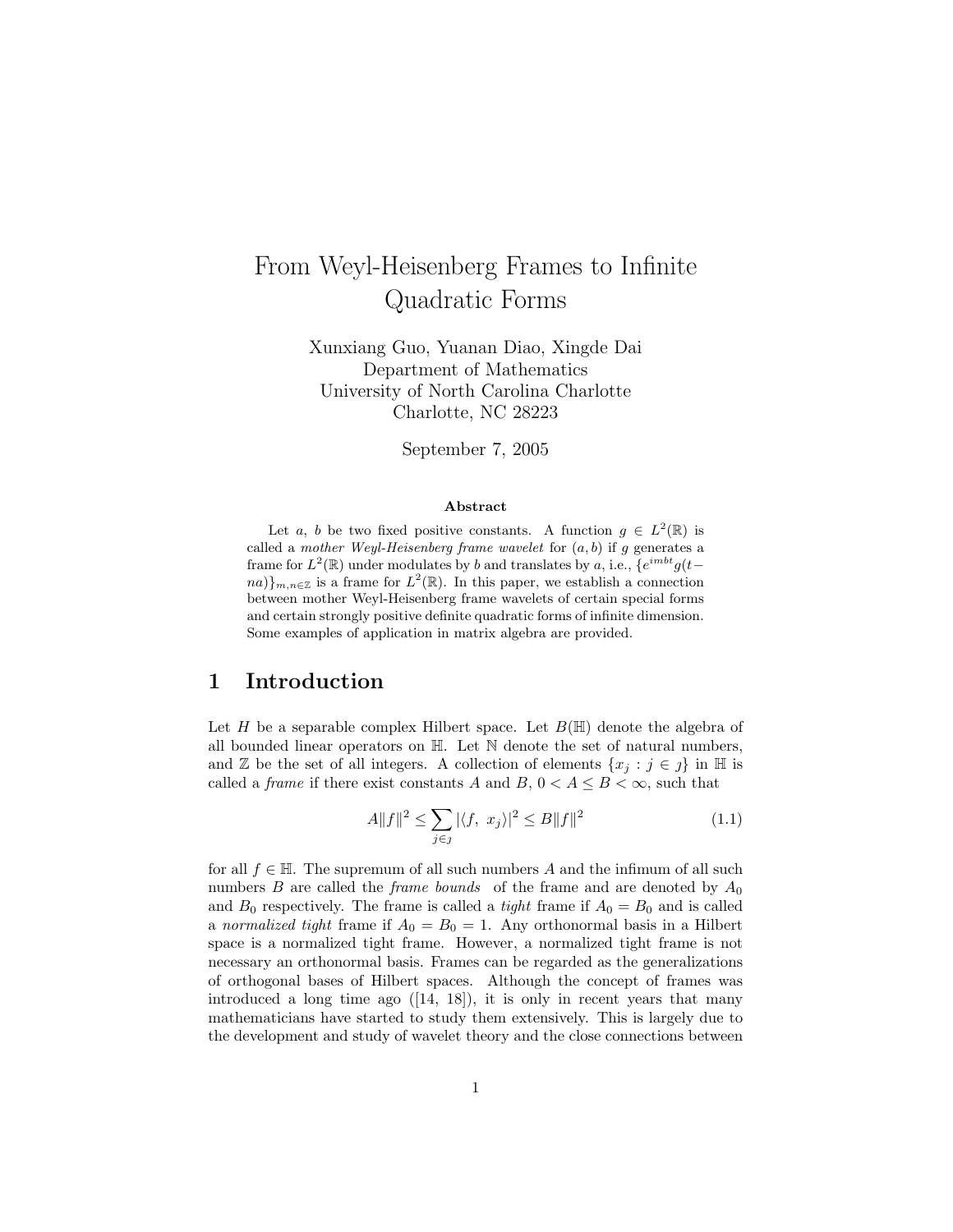wavelets and frames. For a glance of the recent development and work on frames and related topics, see [1, 11, 12, 16]. Among those widely studied lately are the Weyl-Heisenberg frames (or Gabor frames). Let  $a, b$  be two fixed positive constants and let  $T_a$  and  $M_b$  be the translation operator by a and modulation operator by b respectively, i.e.,  $T_a g(t) = g(t-a)$  and  $M_b g(t) = e^{ibt} g(t)$  for any  $g \in L^2(\mathbb{R})$ . For a fixed  $g \in L^2(\mathbb{R})$ , we say that  $(g, a, b)$  generates a Weyl-Heisenberg frame if  $\{M_{mb}T_{na}g\}_{m,n\in\mathbb{Z}}$  forms a frame for  $L^2(\mathbb{R})$ . We also say that the function g is a mother Weyl-Heisenberg frame wavelet for  $(a, b)$  in this case. Furthermore, a measurable set  $E \subset \mathbb{R}$  is called a *Weyl-Heisenberg frame* set for  $(a, b)$  if the function  $g = \chi_E$  generates a Weyl-Heisenberg frame for  $L^2(\mathbb{R})$  under modulates by b and translates by a, i.e.,  $\{e^{imbt}g(t-na)\}_{m,n\in\mathbb{Z}}$  is a frame for  $L^2(\mathbb{R})$ . It is known that if  $ab > 2\pi$ , then  $(g, a, b)$  cannot generate a Weyl-Heisenberg frame for any  $g \in L^2(\mathbb{R})$ . On the other hand, for any  $a > 0$ ,  $b > 0$  such that  $ab \leq 2\pi$ , there always exists a function  $g \in L^2(\mathbb{R})$  such that  $(g, a, b)$  generates a Weyl-Heisenberg frame [11]. However, in general, for any given  $a > 0$ ,  $b > 0$  with  $ab \leq 2\pi$ , characterizing the mother Weyl-Heisenberg frame wavelets g for  $(a, b)$  is a difficult problem. In fact, even for the special case, i.e., for  $a = 2\pi$ ,  $b = 1$  and  $g = \chi_E$  for some measurable set E, it is still an unsolved open question. In [3], Casazza and Kalton was able to establish an equivalence relation between this problem and a classical problem in complex analysis regarding the unit roots of a special kind of polynomials. There are many other works related to this subject, for more information please refer to [2, 4, 5, 6, 7, 8, 15, 17].

In this paper, we will establish an equivalence relation between mother Weyl-Heisenberg frame wavelets of certain special forms and certain strongly positive definite quadratic forms of infinite dimension and show some examples of application in matrix algebras. In Section 2, we will introduce some basic concepts and preliminary lemmas regarding frames and frame sets. In Section 3, we will briefly discuss quadratic forms of infinite dimension. In Section 4 we will state our main results and give the proofs. Some examples are given in Section 5.

### 2 Preliminary Lemmas on Frames

Let  $E$  be a Lebesgue measurable set with finite measure,  $g$  be a function in  $L^2(\mathbb{R})$  and  $E_g$  be the support of g. Following the notations used in [9] and [10], for any  $f \in L^2(\mathbb{R})$ , we will let  $H^0_E(f)$  and  $H^0_g(f)$  be the following formal summations:

$$
H_E^0(f)(\xi) = \sum_{n \in \mathbb{Z}} \langle M_n \frac{1}{\sqrt{2\pi}} \chi_E, f \rangle M_n \frac{1}{\sqrt{2\pi}} \chi_E(\xi), \tag{2.1}
$$

$$
H_g^0(f) = \sum_{n \in \mathbb{Z}} \langle M_n g, f \rangle M_n g. \tag{2.2}
$$

Two points  $x, y \in E$  are said to be  $2\pi$ -translation equivalent if  $x - y = 2j\pi$ for some integer j. The set of all points in  $E$  that are  $2\pi$ -translation equivalent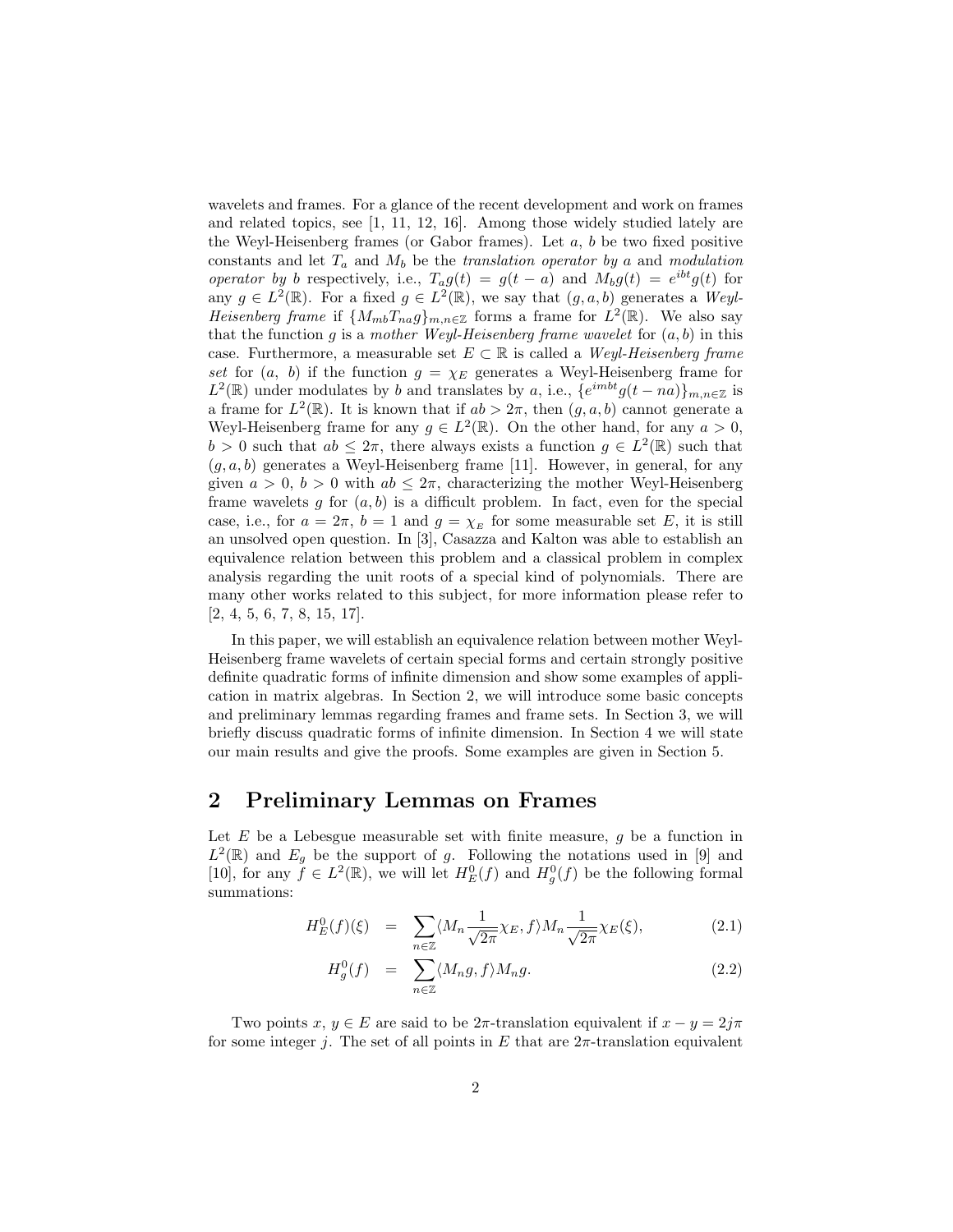to a point x is called the  $2\pi$ -translation equivalent class of x and the number of elements in this class is denoted by  $\tau(x)$ .

**Lemma 2.1.** [10] Let E be a Lebesgue measurable set of positive measure such that  $\tau(x) \leq M$  for all  $x \in E$  for some constant  $M > 0$ , then for any  $f \in$  $L^2(\mathbb{R})$ ,  $H^0_E(f)$  converges to a function in  $L^2(\mathbb{R})$  under the  $L^2(\mathbb{R})$  norm topology. Moreover,

$$
H_E^0(f)(\xi) = \chi_E(\xi) \cdot \sum_{j \in \mathbb{Z}} (f \cdot \chi_E)(\xi + 2\pi j)
$$
  
=  $\chi_E(\xi) \cdot \sum_{j \in \mathbb{Z}} f(\xi + 2\pi j) \cdot \chi_E(\xi + 2\pi j).$  (2.3)

An immediate consequence of Lemma 2.1 is the following corollary.

Corollary 2.2. Let  $0 = n_0 < n_1 < n_2 < \cdots < n_k$  be  $k+1$  fixed integers and let  $E = \bigcup_{j=0}^{k} ([0, 2\pi) + 2\pi n_j)$ . For any  $f \in L^2(\mathbb{R})$ , let F be the  $2\pi$ -periodical extension of the function  $\sum_{j=0}^{k} f(\xi + 2\pi n_j)$ ,  $\forall \xi \in [0, 2\pi)$ . Then we have

$$
H_E^0(f) = F \cdot \chi_E. \tag{2.4}
$$

It follows that for any  $f \in L^2(\mathbb{R})$ , we have

$$
\langle H_E^0 f, f \rangle = \frac{1}{k+1} ||F \cdot \chi_E||^2.
$$
 (2.5)

Proof. The first part of the corollary is straight forward and is left to the reader to verify. To see the second part, observe first that

$$
||F \cdot \chi_E||^2 = (k+1) \int_0^{2\pi} |\sum_{j=0}^k f(\xi + 2\pi n_j)|^2 d\xi.
$$

On the other hand,

$$
\langle H_E^0 f, f \rangle = \sum_{j=0}^k \int_{[0,2\pi)+2\pi n_j} F(\xi) \cdot \overline{f}(\xi) d\xi.
$$

For each  $j$ , with a suitable substitution, we have

$$
\int_{[0,2\pi)+2\pi n_j} F(\xi) \cdot \overline{f}(\xi) d\xi = \int_{[0,2\pi)} F(\xi) \cdot \overline{f}(\xi + 2\pi n_j) d\xi.
$$

Therefore,

$$
\langle H_E^0 f, f \rangle = \int_{[0,2\pi)} F(\xi) \sum_{j=0}^k \overline{f}(\xi + 2\pi n_j) d\xi
$$

$$
= \int_{[0,2\pi)} F(\xi) \cdot \overline{F}(\xi) d\xi
$$

$$
= \frac{1}{k+1} ||F \cdot \chi_E||^2.
$$

 $\Box$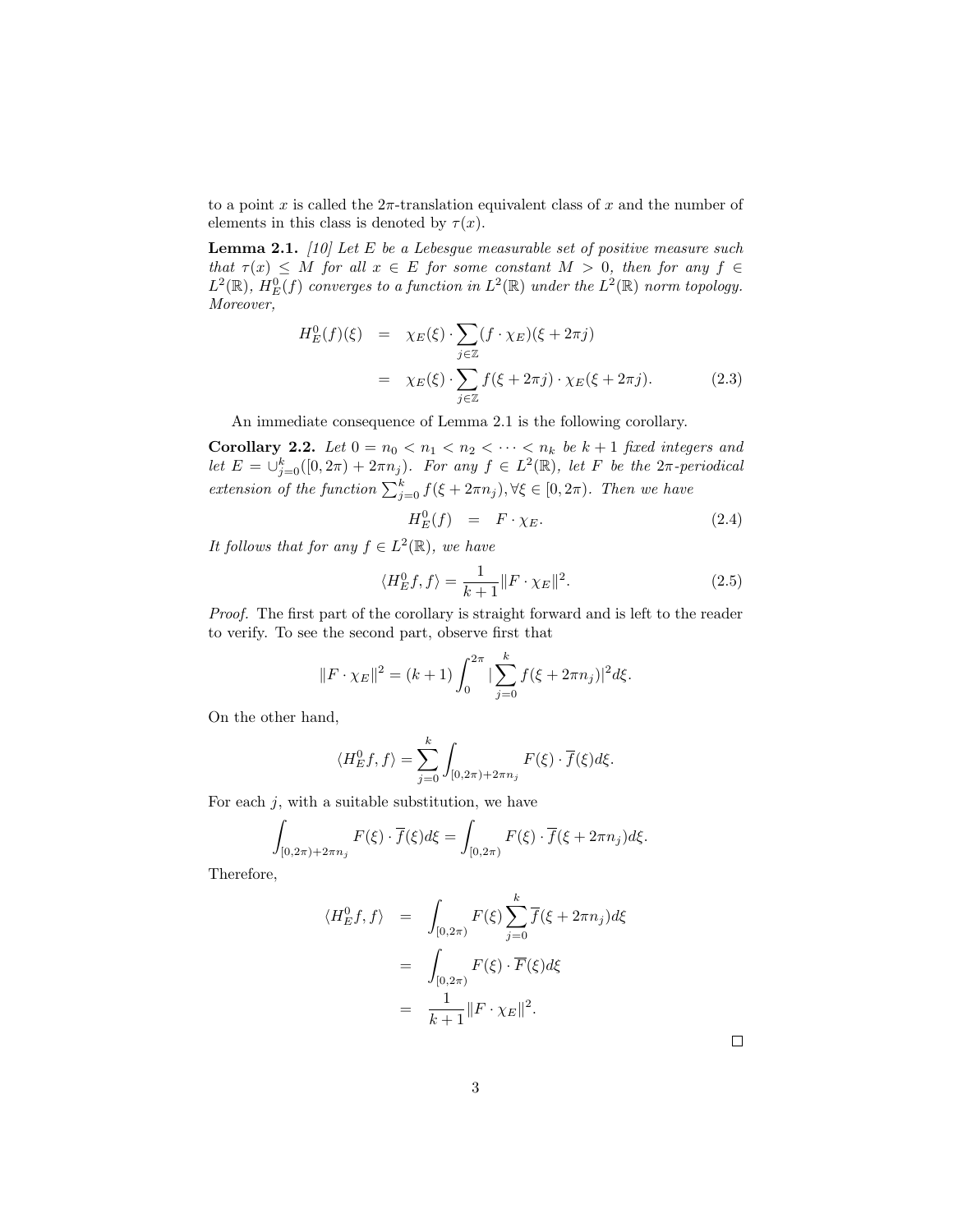**Corollary 2.3.** For fixed integers  $0 = n_0 < n_1 < n_2 < \cdots < n_k$ , let  $E =$  $\cup_{j=0}^{k}([0, 2\pi) + 2\pi n_j), E_n = E + 2n\pi$  and  $g = \frac{1}{\sqrt{2}}$  $\frac{1}{2\pi}\chi_E$ . For any  $f \in L^2(\mathbb{R}),$ let  $F_m(\xi)$  be the  $2\pi$ -periodical function over  $\mathbb R$  defined by  $F_m(\xi) = \sum_{j=0}^k f(\xi +$  $2\pi(n_j+m)$ ,  $\forall \xi \in [0,2\pi)$ . We have

$$
\sum_{m,n\in\mathbb{Z}} |\langle M_m T_{2n\pi} g, f \rangle|^2 = \frac{1}{k+1} \sum_{n\in\mathbb{Z}} \|F_n \cdot \chi_{E_n}\|^2.
$$
 (2.6)

We leave the proof of Corollary 2.3 to our reader. The following more general results are from [9] and will be needed in proving our main result.

**Lemma 2.4.** If  $E_g$  is a Lebesgue measurable set of positive measure such that  $\tau(x) \leq M$  for all  $x \in E_g$  for some constant  $M > 0$  and  $|g| \leq b$  for some constant  $b > 0$  on  $E_g$ , then  $H_g^0$  defines a bounded linear operator. Furthermore, we have

$$
H_g^0(f) = g(\xi) \sum_{j \in \mathbb{Z}} f(\xi + 2\pi j) \overline{g}(\xi + 2\pi j).
$$

**Lemma 2.5.** Let  $0 = n_0 < n_1 < n_2 < \cdots < n_k$  be  $k+1$  integers and  $a_0, a_1, a_2$ , **Lemma 2.5.** Let  $0 = n_0 < n_1 < n_2 < \cdots < n_k$  be  $k+1$  integers and  $a_0, a_1, a_2, \ldots, a_k$  be  $k+1$  complex numbers. Let  $E_j = [0, 2\pi) + 2n_j\pi$ ,  $G_n = \bigcup_{j=0}^k (E_j +$  $(2n\pi)$ ,  $g = \sum_{j=0}^{k} a_j \chi_{E_j}$  and  $g_n = \sum_{j=0}^{k} a_j \chi_{E_j+2n\pi}$ . For any  $f \in L^2(\mathbb{R})$ , let  $F_n$ be the  $2\pi$ -periodical function defined by

$$
F_n(\xi) = \sum_{j=0}^k f(\xi + 2\pi(n_j + n)) \overline{g_n}(\xi + 2\pi(n_j + n))
$$
  
= 
$$
\sum_{j=0}^k f(\xi + 2\pi(n_j + n)) \overline{a_j}, \ \forall \xi \in [0, 2\pi),
$$

then we have

$$
\sum_{m,n\in\mathbb{Z}} |\langle M_m T_{2n\pi}g, f\rangle|^2 = \sum_{n\in\mathbb{Z}} \|F_n \cdot \chi_{[0,2\pi)}\|^2.
$$

Proof. By Lemma 2.4,

$$
H_{g_n}^0 f = \sum_{m \in \mathbb{Z}} \langle M_m g_n, f \rangle M_m g_n
$$

converges to

$$
g_n(\xi) \sum_{m \in \mathbb{Z}} f(\xi + 2m\pi) \overline{g_n}(\xi + 2m\pi) = F_n \cdot g_n.
$$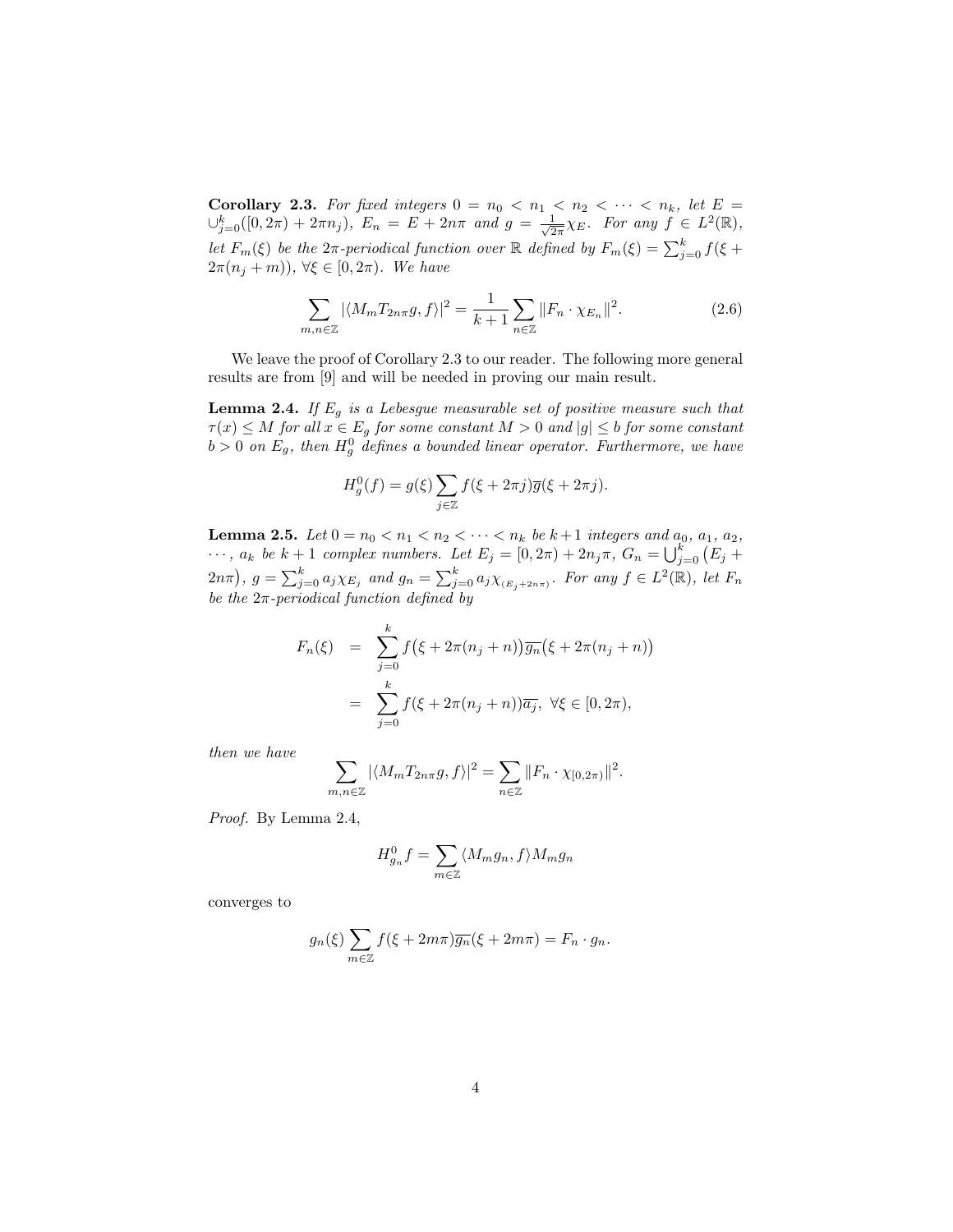It follows that

$$
\sum_{m\in\mathbb{Z}} |\langle M_m g_n, f \rangle|^2
$$
\n
$$
= \langle H_{g_n}^0 f, f \rangle
$$
\n
$$
= \int_{G_n} F_n g_n \overline{f} d\xi
$$
\n
$$
= \sum_{j=0}^k \int_{[0,2\pi)+2\pi(n+n_j)} F_n g_n \overline{f} d\xi
$$
\n
$$
= \sum_{j=0}^k a_j \int_{[0,2\pi)+2\pi(n+n_j)} F_n \overline{f} d\xi
$$
\n
$$
= \sum_{j=0}^k a_j \int_{[0,2\pi)} F_n \cdot \overline{f} (\xi + 2\pi(n+n_j)) d\xi
$$
\n
$$
= \int_{[0,2\pi)} F_n \cdot \sum_{j=0}^k a_j \overline{f} (\xi + 2\pi(n+n_j)) d\xi
$$
\n
$$
= \int_{[0,2\pi)} F_n \cdot \overline{F_n} d\xi
$$
\n
$$
= \int_{[0,2\pi)} |F_n|^2 d\xi = ||F_n \cdot \chi_{[0,2\pi)}||^2.
$$

Therefore,

$$
\sum_{m,n\in\mathbb{Z}} |\langle M_m T_{2n\pi} g, f \rangle|^2
$$
\n
$$
= \sum_{m,n\in\mathbb{Z}} |\langle M_m g_n, f \rangle|^2
$$
\n
$$
= \sum_{n\in\mathbb{Z}} \langle \sum_{m\in\mathbb{Z}} \langle M_m g_n, f \rangle M_m g_n, f \rangle
$$
\n
$$
= \sum_{n\in\mathbb{Z}} \langle H_{g_n}^0 f, f \rangle
$$
\n
$$
= \sum_{n\in\mathbb{Z}} \|F_n \cdot \chi_{[0,2\pi)}\|^2.
$$

 $\Box$ 

## 3 A Special Quadratic Form of Infinite Dimension

Let  $\{x_n\}$  be a real sequence in  $\ell^2(\mathbb{Z})$ , i.e.,  $\{x_n\}$  is a real valued sequence such that the series  $\sum_{n\in\mathbb{Z}} x_n^2$  is convergent. Let  $\{a_{ij}\}_{i,j\in\mathbb{Z}}$  be a sequence of real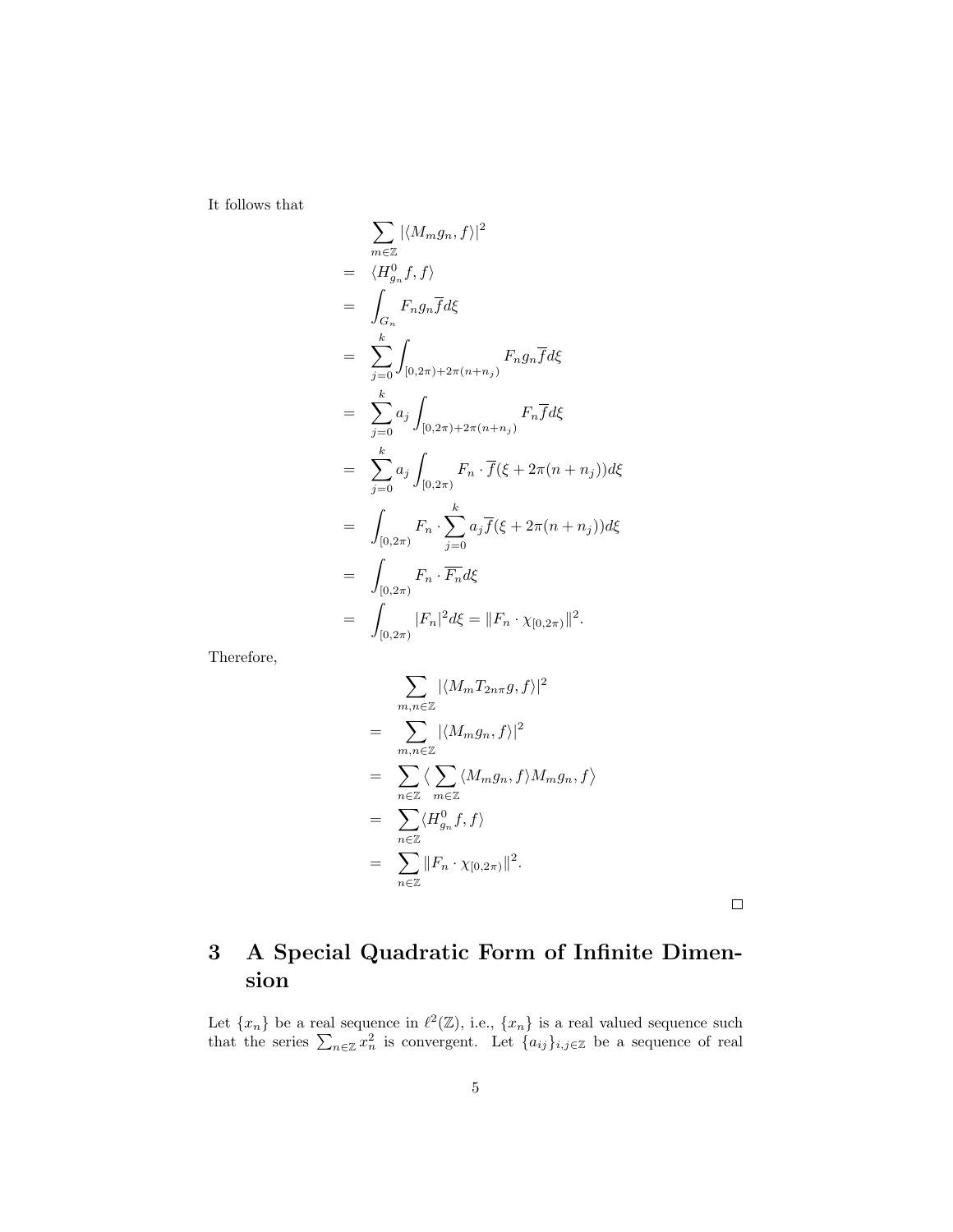numbers with  $a_{ij} = a_{ji}$ . We can formally write  $A = \{a_{ij}\}\$ and think of A as an infinite dimensional symmetric matrix. Similarly, we will write  $x = \{x_n\}$  and minitie dimensional symmetric matrix. Similarly, we will write  $x = \{x_n\}$  and  $xAx^t$  for the formal sum  $\sum_{i,j\in\mathbb{Z}} a_{ij}x_ix_j$ . If this formal sum is convergent for all  $x = \{x_n\} \in \ell^2(\mathbb{Z})$ , then we will call  $xAx^t$  an *infinite quadratic form*. Notice that it is easy to come up with examples of A such that  $xAx^t$  is not defined for that it is easy to come up with examples of A such that  $xAx$ <br>some x (that is, the series  $\sum_{i,j\in\mathbb{Z}} a_{ij}x_ix_j$  is not convergent).

**Definition 3.1.** We say that an infinite quadratic form  $xAx^t$  is strongly positive definite if there exists a constant  $c > 0$  such that  $xAx^t \ge c||x||^2$  for all  $x \in \ell^2(\mathbb{Z}),$ where  $||x||^2 = \sum_{n \in \mathbb{Z}} x_n^2$ . Similarly, one can define negative definiteness.

In this paper, we will be mainly dealing with a special type of quadratic forms of infinite dimension, which we will describe below.

Let  $0 = n_0 < n_1 < n_2 < \cdots < n_k$  be  $k + 1$  given integers,  $a_0, a_1, a_2, \cdots$ , Let  $0 = n_0 < n_1 < n_2 < \cdots < n_k$  be  $k + 1$  given integers,  $a_0, a_1, a_2, \cdots, a_k$  be  $k + 1$  given nonzero real numbers and  $p(z) = \sum_{j=0}^k a_j z^{n_j}$ . Then we can associate with  $p(z)$  the following quadratic form of infinite dimension:

$$
\sum_{n\in\mathbb{Z}} (a_0x_n + a_1x_{n+n_1} + a_2x_{n+n_2} + \cdots + a_kx_{n+n_k})^2
$$
 (3.1)

We may write the above quadratic form formally as  $x^t(A^t A)x$  by formally viewing x as a column vector (of infinite dimension), where  $A$  is the upper triangular matrix constructed by the  $k+1$  given nonzero real numbers  $\{a_i\}_{i=0}^k$ . The main diagonal of A consists of  $a_0$ , the  $n_1^{th}$  sub-diagonal consists of  $a_1$ ,  $...,$  the  $n_k^{th}$  sub-diagonal consists of  $a_k$  and all other entries are zeroes.  $A^t$ is the transpose of A. We leave it to our reader to verify that for any  $x =$  ${x_n} \in \ell^2(\mathbb{Z}), x^t(A^t A)x$  is always convergent hence is a well-defined infinite dimensional quadratic form. Apparently, such a quadratic form is always semipositive definite.

### 4 Main Results and Proofs

**Theorem 4.1.** Let  $0 = n_0 < n_1 < n_2 < \cdots < n_k$  be  $k+1$  given integers and  $a_0, a_1, a_2, \dots, a_k$  be  $k+1$  given nonzero real numbers, then the following statements are equivalent:

1. The infinite dimensional quadratic form

$$
\sum_{n\in\mathbb{Z}} (a_0x_n + a_1x_{n+n_1} + a_2x_{n+n_2} + \cdots + a_kx_{n+n_k})^2
$$

is strongly positive definite;

2. The function  $g = \sum_{j=0}^{k} a_j \chi_{F_j}$  is a mother Weyl-Heisenberg frame wavelet for  $(2\pi, 1)$ , where  $F_j = [\dot{0}, 2\pi) + 2n_j\pi$ ,  $j = 0, 1, ..., k$ .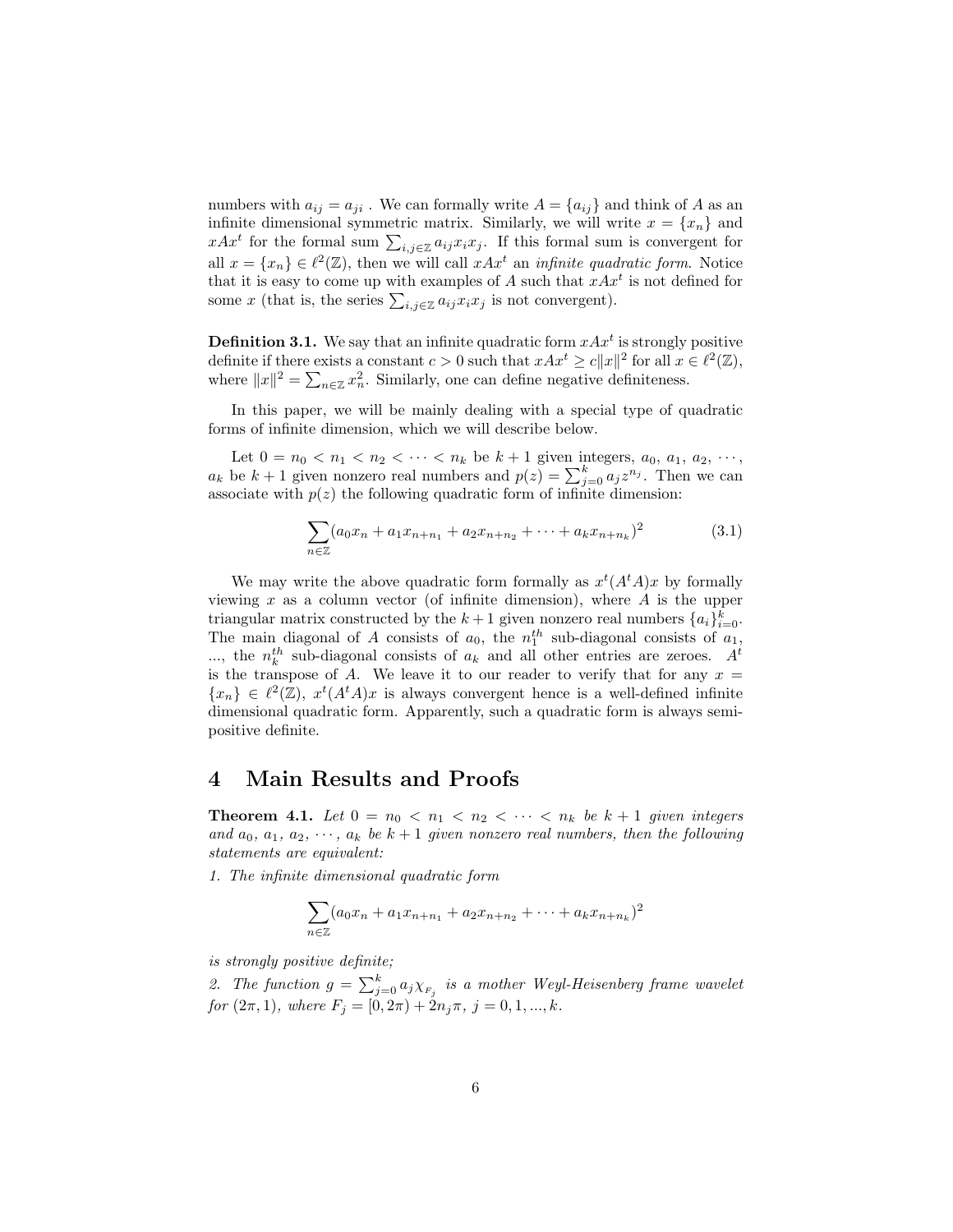*Proof.* 2  $\implies$  1: Let  $x = \{x_n\}$  be a sequence in  $\ell^2(\mathbb{Z})$  and define  $f(\xi) = x_n$  if  $\xi \in [0, 2\pi) + 2\pi n$ , then  $f \in L^2(\mathbb{R})$  by its definition. Furthermore, it is easy to see that  $||f||^2 = 2\pi \cdot ||x||^2 = 2\pi \sum$  $m \in \mathbb{Z}$   $x_m^2$ . Thus, if  $g = \sum_{j=1}^k a_j \chi_{F_j}$  is a mother Weyl-Heisenberg frame wavelet for  $(2\pi, 1)$ , then there exists a constant  $A > 0$ such that

$$
\sum_{m,n\in\mathbb{Z}} |\langle M_m T_{2n\pi} g, f \rangle|^2 \ge A \|f\|^2 = 2\pi A \|x\|^2 \tag{4.1}
$$

by the definition of the mother Weyl-Heisenberg frame wavelet. On the other hand, by Lemma 2.5, we also have

$$
\sum_{m,n\in\mathbb{Z}} |\langle M_m T_{2n\pi}g, f\rangle|^2 = \sum_{n\in\mathbb{Z}} ||F_n \cdot \chi_{[0,2\pi)}||^2,
$$

where  $F_n$  is the  $2\pi$ -periodic function defined by

$$
F_n(\xi) = \sum_{j=0}^k f(\xi + 2\pi(n + n_j))\overline{g}(\xi + 2\pi(n + n_j)), \forall \xi \in [0, 2\pi), \tag{4.2}
$$

which is simply

$$
\sum_{j=0}^{k} f(\xi + 2\pi(n + n_j))\overline{a_j} = \sum_{j=0}^{k} a_j x_{n+n_j}
$$
\n(4.3)

as one can easily check. It follows that

$$
||F_n \cdot \chi_{[0,2\pi)}||^2 = 2\pi \left(\sum_{j=0}^k a_j x_{n+n_j}\right)^2 = 2\pi \left(\sum_{j=0}^k a_j x_{n+n_j}\right)^2,
$$

and (4.1) becomes

$$
2\pi \sum_{n\in\mathbb{Z}} \left( \sum_{j=0}^{k} a_j x_{n+n_j} \right)^2 \ge 2\pi A ||x||^2. \tag{4.4}
$$

That is

$$
\sum_{n\in\mathbb{Z}}\left(\sum_{j=0}^{k}a_{j}x_{n+n_{j}}\right)^{2}\geq A||x||^{2}.
$$
\n(4.5)

Therefore, the infinite dimensional quadratic form  $\sum_{n\in\mathbb{Z}}$  $\sqrt{\nabla^k}$  $\sum_{j=0}^{\kappa} a_j x_{n+n_j}$ is strongly positive definite. This proves  $2 \implies 1$ .

We will now prove  $1 \implies 2$ . That is, assuming that the quadratic form  $\overline{ }$ we will now prov<br>  $\sum_{n\in\mathbb{Z}}\left(\sum_{j=0}^{k}a_{j}x_{n+n_{j}}\right)$  $\frac{c}{\sqrt{2}}$ is strongly positive definite, we need to prove that the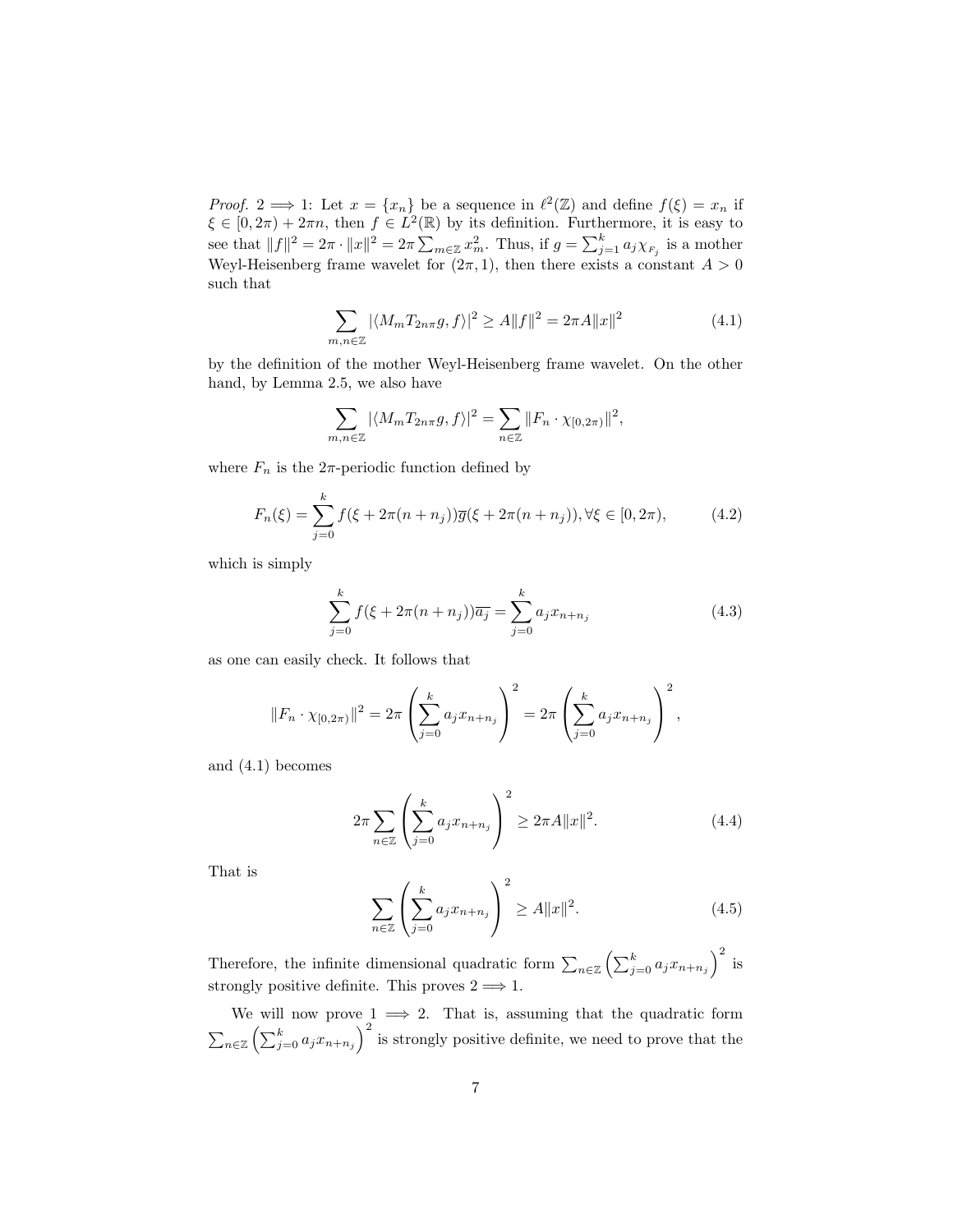function  $g = \sum_{j=0}^{k} a_j \chi_{([0,2\pi)+2n_j\pi)}$  is a mother Weyl-Heisenberg frame wavelet for  $(2\pi, 1)$ . In other word, we need to prove that there exists a constant  $c_0 > 0$ such that  $\overline{\phantom{a}}$ 

$$
\sum_{m,n\in\mathbb{Z}} |\langle M_m T_{2n\pi}g, f\rangle|^2 \ge c_0 \|f\|^2 \tag{4.6}
$$

for any  $f \in L^2(\mathbb{R})$ . For any given  $f \in L^2(\mathbb{R})$  and  $0 < \epsilon < 1$ , there exists  $M_1 > 0$ such that

$$
||f \cdot \chi_{[-2N\pi, 2M\pi]}||^2 \ge \epsilon ||f||^2
$$
\n(4.7)

for any N, M such that  $N \geq M_1$  and  $M \geq M_1$ . Let  $F_n$  be as defined in Lemma 2.5. By Lemma 2.5, we have

$$
\sum_{m,n\in\mathbb{Z}} |\langle M_m T_{2n\pi} g, f \rangle|^2 = \sum_{n\in\mathbb{Z}} \|F_n \cdot \chi_{[0,2\pi)}\|^2.
$$
 (4.8)

Now choose  $M = M_1 + n_k$ . We have

$$
\sum_{m,n\in\mathbb{Z}} |\langle M_m T_{2n\pi} g, f \rangle|^2
$$
\n
$$
= \sum_{n\in\mathbb{Z}} \|F_n \cdot \chi_{[0,2\pi)}\|^2
$$
\n
$$
\geq \sum_{-M \leq n \leq M} \|F_n \cdot \chi_{[0,2\pi)}\|^2
$$
\n
$$
= \sum_{-M \leq n \leq M} \int_0^{2\pi} \left(\sum_{j=0}^k a_j f(\xi + 2\pi(n_j + n))\right)^2 d\xi.
$$
\n(4.9)

Since the quadratic form  $\sum_{n\in\mathbb{Z}}$  $\bigcap_{k}$  $_{j=0}^{k} a_j x_{(n+n_j)}$  $x^{2}$  is strongly positive definite, there exists a constant  $c_1 > 0$  such that

$$
\sum_{n\in\mathbb{Z}} \left( \sum_{j=0}^{k} a_j x_{(n+n_j)} \right)^2 \ge c_1 \|x\|^2. \tag{4.10}
$$

In particular, for each fixed  $\xi \in [0, 2\pi)$ , we may define  $x \in \ell^2(\mathbb{Z})$  by  $x_{n+n_j} =$  $f(\xi + 2\pi(n_j + n))$  if  $-M \leq n \leq M + n_k$  and  $x_{n+n_j} = 0$  otherwise. Then we have

$$
\sum_{-M \le n \le M} \left( \sum_{j=0}^{k} a_j f(\xi + 2\pi (n_j + n)) \right)^2
$$
\n
$$
= \sum_{n \in \mathbb{Z}} \left( \sum_{j=0}^{k} a_j x_{n+n_j} \right)^2 \ge c_1 \|x\|^2
$$
\n
$$
= c_1 \sum_{-M \le n \le M+n_k} |f(\xi + 2\pi n)|^2. \tag{4.11}
$$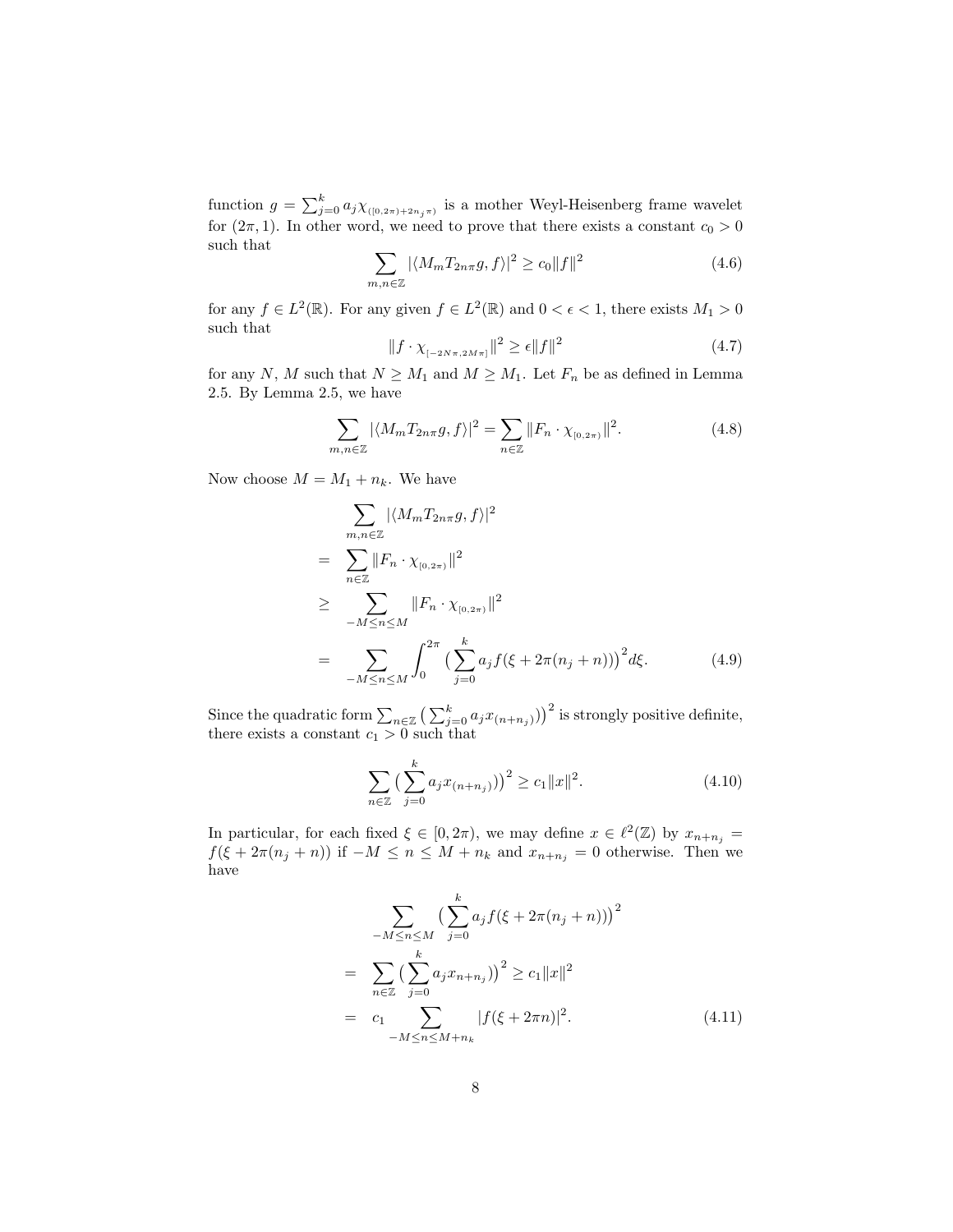It follows by (4.7) that

$$
\sum_{-M \le n \le M} \int_0^{2\pi} \left( \sum_{j=0}^k a_j f(\xi + 2\pi (n_j + n)) \right)^2 d\xi
$$
  
\n
$$
\ge c_1 \sum_{-M \le n \le M + n_k} \int_0^{2\pi} |f(\xi + 2\pi n)|^2 d\xi
$$
  
\n
$$
= c_1 \|f \cdot \chi_{[-2M\pi, 2(M + n_k + 1)\pi)}\|^2
$$
  
\n
$$
\ge c_1 \epsilon \|f\|^2.
$$

Notice that in the above proof,  $\epsilon$  can be arbitrarily close to 1. It follows that the constant  $c_0$  can be taken as  $c_1$ . With some additional but small modifications to the above proof, we can draw a stronger conclusion, which we state as the following corollary. The details are left to our reader.

Corollary 4.2. Let  $0 = n_0 < n_1 < n_2 < \cdots < n_k$  be  $k+1$  given integers, and  $a_0, a_1, a_2, \dots, a_k$  be  $k+1$  given nonzero real numbers, then if the infinite dimensional quadratic form

$$
\sum_{n\in\mathbb{Z}} (a_0x_n + a_1x_{n+n_1} + a_2x_{n+n_2} + \cdots + a_kx_{n+n_k})^2
$$

is strongly positive definite such that

$$
c_1||x||^2 \le \sum_{n\in\mathbb{Z}} (a_0x_n + a_1x_{n+n_1} + a_2x_{n+n_2} + \cdots + a_kx_{n+n_k})^2 \le c_2||x||^2
$$

for some positive constants  $c_1 \leq c_2$ , then the function  $g = \sum_{j=0}^k a_j \chi_{F_j}$  is a mother Weyl-Heisenberg frame wavelet for  $(2\pi, 1)$  with  $c_1$  as a lower frame bound and  $c_2$  as an upper frame bound. Conversely, if the function  $g = \sum_{j=0}^k a_j \chi_{F_j}$ is a mother Weyl-Heisenberg frame wavelet for  $(2\pi,1)$  with  $c_1$  as a lower frame bound and  $c_2$  as an upper frame bound, then

$$
c_1||x||^2 \leq \sum_{n \in \mathbb{Z}} (a_0x_n + a_1x_{n+n_1} + a_2x_{n+n_2} + \cdots + a_kx_{n+n_k})^2 \leq c_2||x||^2
$$

for any  $x \in \ell^2(\mathbb{Z})$ .

Let us point out that by a similar approach used in [3], we can show that the frame bounds of the Weil-Heisenberg frame generated by the function g (using  $(2\pi, 1)$ ) defined above can be obtained by evaluating the minimum and maximum values of  $|a_0 + a_1 z^{n_1} + \cdots + a_k z^{n_k}|^2$  over the unit circle  $\mathbb{T}$ . Let  $\ell^2[M_1, M_2]$  be the subset of  $\ell^2(\mathbb{Z})$  which contain all the elements x such that  $x_n = 0$  for any  $n < M_1$  or  $n > M_2$ . If we restrict x to  $\ell^2[M_1, M_2]$ , then the  $x_n \equiv 0$  for any  $n < M_1$  or  $n > M_2$ . If we restrict x to  $\ell$  [ $M_1, M_2$ ], then the quadratic form  $\sum_{n \in \mathbb{Z}} (a_0 x_n + a_1 x_{n+n_1} + a_2 x_{n+n_2} + \cdots + a_k x_{n+n_k})^2$  is finite and

 $\Box$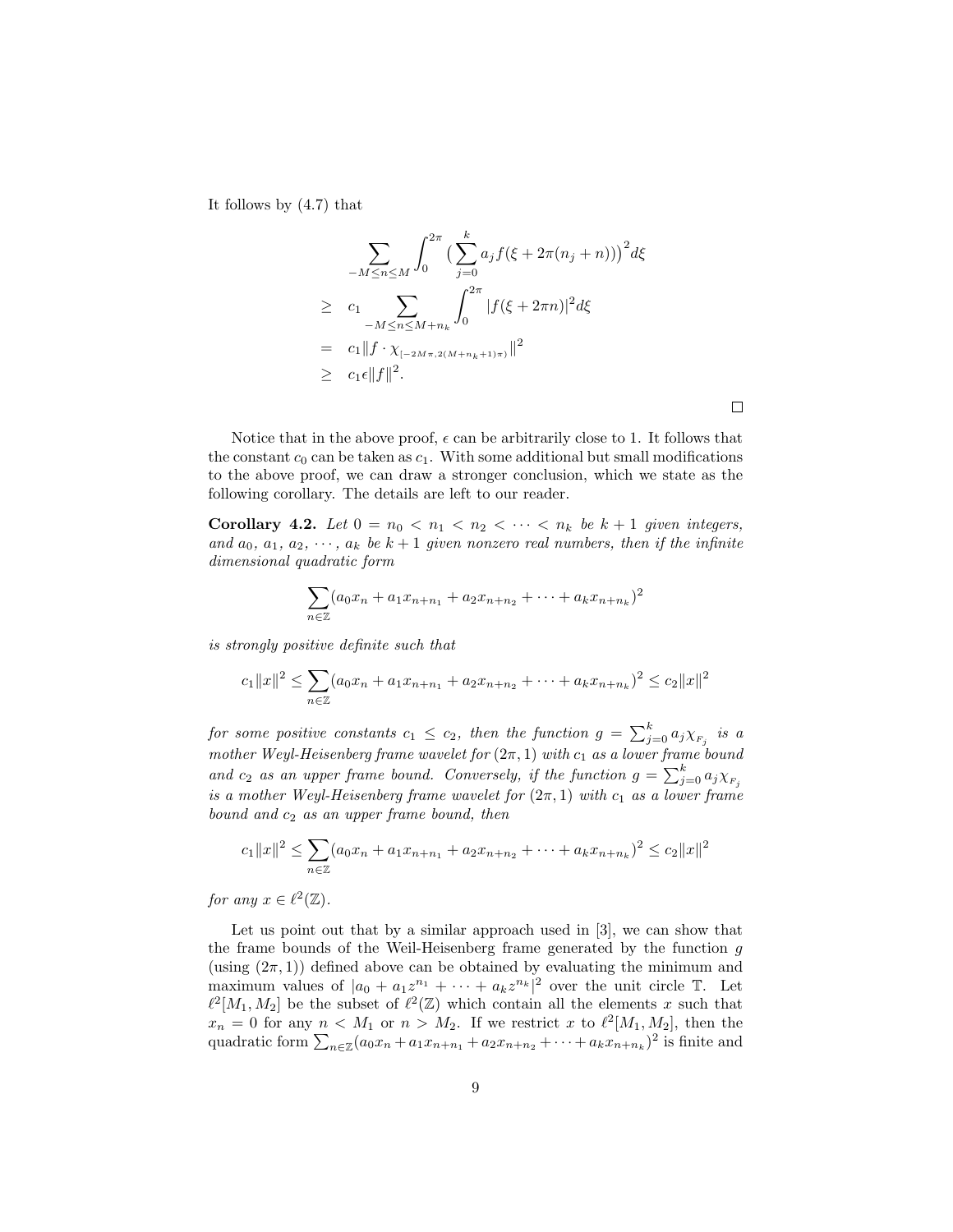its corresponding matrix is a main diagonal block of A, where A is the (infinite the corresponding matrix is a main diagonal block of A, where A is the (immitted imensional) matrix of the quadratic form  $\sum_{n\in\mathbb{Z}}(a_0x_n+a_1x_{n+n_1}+a_2x_{n+n_2}+a_3x_{n+n_3})$  $\cdots + a_k x_{n+n_k}$ <sup>2</sup>. Conversely, any main diagonal block of A can be viewed as the matrix of a finite quadratic form with x chosen from some suitable  $\ell^2[M_1, M_2]$ . This observation leads to our last theorem.

**Theorem 4.3.** Let  $0 = n_0 < n_1 < n_2 < \cdots < n_k$  be  $k+1$  given integers,  $a_0$ ,  $a_1, a_2, \dots, a_k$  be  $k+1$  given nonzero real numbers, and A be the symmetrical infinite matrix corresponding to the infinite quadratic form

$$
\sum_{n\in\mathbb{Z}}(a_0x_n+a_1x_{n+n_1}+a_2x_{n+n_2}+\cdots+a_kx_{n+n_k})^2.
$$

Let  $\min_{z \in \mathbb{T}} |a_0 + a_1 z^{n_1} + \cdots + a_k z^{n_k}|^2 = C_1$  and  $\max_{z \in \mathbb{T}} |a_0 + a_1 z^{n_1} + \cdots + a_k z^{n_k}|^2$  $a_k z^{n_k}|^2 = C_2$ , then the eigenvalues of any main diagonal block of A are bounded between  $C_1$  and  $C_2$ .

### 5 Examples

A symmetric infinite dimensional matrix  $B = \{b_{ij}\}\$ is called *periodic* if there exists a real sequence  ${b_k} = {b_0, b_1, \dots}$  such that  $b_{ij} = b_k$  whenever  $|i - j| = k$ . Determining whether B is strongly positive definite is a hard question in general, since one would have to consider all the main diagonal blocks of B. However, if the sequence  ${b_k} = {b_0, b_1, ..., b_n}$  is a finite sequence, B may be related to a polynomial  $p(z) = a_0 + a_1 z + \cdots + a_n z^n$  via the following equation

$$
\sum_{0}^{n} a_i^2 = b_0
$$
  

$$
\sum_{0}^{n-1} a_i a_{i+1} = b_1
$$
  

$$
\sum_{0}^{n-2} a_i a_{i+2} = b_2
$$
  
... = ...  

$$
a_0 a_n = b_n,
$$

in which case whether  $B$  is strongly positive definite can be solved using Theorem 4.3.

**Example 5.1.** The infinite quadratic form  $\sum_{n\in\mathbb{Z}}(x_n+x_{n+1}+x_{n+3})^2$  is strongly positive definite since its corresponding polynomial  $p(z) = 1 + z + z<sup>3</sup>$  has the property  $min_{z \in \mathbb{T}} |p(z)|^2 \approx 0.3689$  and  $max_{z \in \mathbb{T}} |p(z)|^2 = 9$ . The symmetrical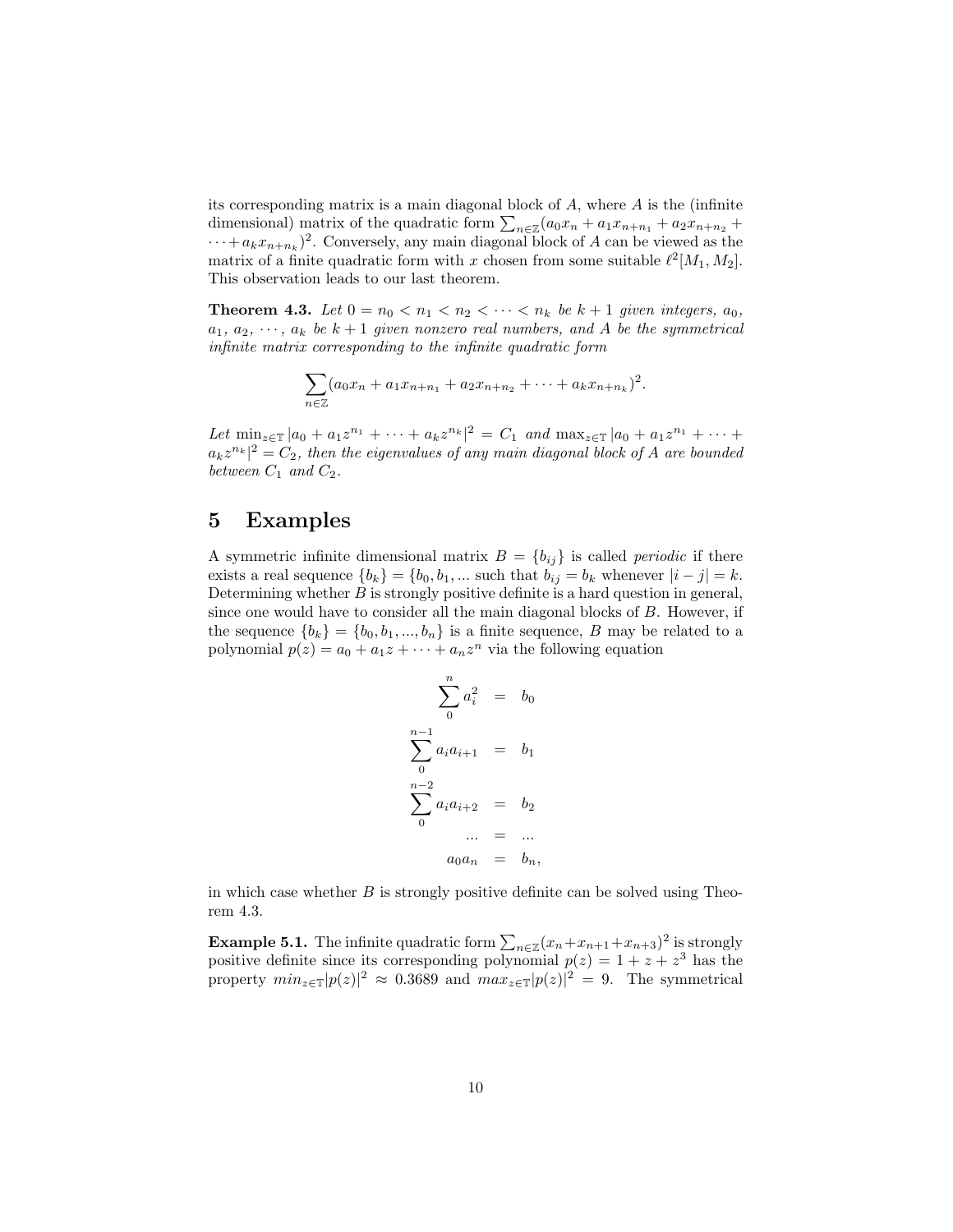infinite matrix corresponding to  $\sum_{n\in\mathbb{Z}}(x_n + x_{n+1} + x_{n+3})^2$  is

|                                                                                                                                                                                                                                 | $\left( \begin{array}{cccccccccccc} \cdot & \cdot & \cdot & \cdot & \cdot & \cdot & \cdot & \cdot \\ \cdot & 0 & 1 & 1 & 1 & 3 & 1 & 1 & 1 & 0 & \cdot & \cdot & \cdot & \cdot \\ \cdot & \cdot & 0 & 1 & 1 & 1 & 3 & 1 & 1 & 1 & 0 & \cdot & \cdot & \cdot & \cdot \\ \end{array} \right)$ |  |  |  |  |  |  |  |  |
|---------------------------------------------------------------------------------------------------------------------------------------------------------------------------------------------------------------------------------|---------------------------------------------------------------------------------------------------------------------------------------------------------------------------------------------------------------------------------------------------------------------------------------------|--|--|--|--|--|--|--|--|
| $A = \begin{bmatrix} . & . & . & 0 & 1 & 1 & 1 & 3 & 1 & 1 & 1 & 0 & . & . & . \\ . & . & . & . & . & 0 & 1 & 1 & 1 & 3 & 1 & 1 & 1 & 0 & . & . \\ . & . & . & . & . & 0 & 1 & 1 & 1 & 3 & 1 & 1 & 1 & 0 & . & . \end{bmatrix}$ |                                                                                                                                                                                                                                                                                             |  |  |  |  |  |  |  |  |
|                                                                                                                                                                                                                                 |                                                                                                                                                                                                                                                                                             |  |  |  |  |  |  |  |  |
|                                                                                                                                                                                                                                 |                                                                                                                                                                                                                                                                                             |  |  |  |  |  |  |  |  |
|                                                                                                                                                                                                                                 |                                                                                                                                                                                                                                                                                             |  |  |  |  |  |  |  |  |
|                                                                                                                                                                                                                                 |                                                                                                                                                                                                                                                                                             |  |  |  |  |  |  |  |  |

By Theorem 4.3, any eigenvalue  $\lambda$  of any main diagonal block of A must satisfy

$$
0.3689\leq\lambda\leq9
$$

The following are some main diagonal block matrices of the above infinite matrix along with their eigenvalues.

$$
A_2 = \begin{pmatrix} 3 & 1 \\ 1 & 3 \end{pmatrix}, \text{ eigenvalues are: } \lambda_1 = 4, \lambda_2 = 2.
$$
  
\n
$$
A_3 = \begin{pmatrix} 3 & 1 & 1 \\ 1 & 3 & 1 \\ 1 & 1 & 3 \end{pmatrix}, \text{ eigenvalues are: } \lambda_1 = 2, \lambda_2 = 2, \lambda_3 = 5.
$$
  
\n
$$
A_4 = \begin{pmatrix} 3 & 1 & 1 & 1 \\ 1 & 3 & 1 & 1 \\ 1 & 1 & 3 & 1 \\ 1 & 1 & 1 & 3 \end{pmatrix}, \text{ eigenvalues are: } \lambda_1 = 2, \lambda_2 = 2, \lambda_3 = 2, \lambda_4 = 6.
$$
  
\n
$$
A_5 = \begin{pmatrix} 3 & 1 & 1 & 1 & 0 \\ 1 & 3 & 1 & 1 & 1 \\ 1 & 1 & 3 & 1 & 1 \\ 1 & 1 & 1 & 3 & 1 \\ 0 & 1 & 1 & 1 & 3 \end{pmatrix}, \text{ eigenvalues are: } \lambda_1 \approx 1.35, \lambda_2 = 2, \lambda_3 = 2,
$$
  
\n
$$
\lambda_4 = 3, \lambda_5 \approx 6.65.
$$

**Example 5.2.** Let  $p(z) = 2+3z^2+4z^3$ . We have  $min_{z \in \mathbb{T}} |p(z)|^2 = 1$ ,  $max_{z \in \mathbb{T}} |p(z)|^2 = 81$ . Thus the infinite quadratic form  $\sum_{n \in \mathbb{Z}} (2x_n + 3x_{n+2} + 4x_{n+3})^2$  is strongly positive definite. The corresponding symmetrical infinite matrix is

.

| $B = \begin{bmatrix} . & . & . & 0 & 8 & 6 & 12 & 29 & 12 & 6 & 8 & 0 & . & . & . \\ . & . & . & . & . & 0 & 8 & 6 & 12 & 29 & 12 & 6 & 8 & 0 & . & . \end{bmatrix}$ |  |  |                                                                                                                                                                                                                                      |  |  |  |                              |                                                                                              |
|----------------------------------------------------------------------------------------------------------------------------------------------------------------------|--|--|--------------------------------------------------------------------------------------------------------------------------------------------------------------------------------------------------------------------------------------|--|--|--|------------------------------|----------------------------------------------------------------------------------------------|
|                                                                                                                                                                      |  |  |                                                                                                                                                                                                                                      |  |  |  |                              |                                                                                              |
|                                                                                                                                                                      |  |  |                                                                                                                                                                                                                                      |  |  |  |                              | $\begin{bmatrix} . & . & . & . & . & 0 & 8 & 6 & 12 & 29 & 12 & 6 & 8 & 0 & . \end{bmatrix}$ |
|                                                                                                                                                                      |  |  | $\mathbf{V}$ and $\mathbf{V}$ are the set of the set of the set of the set of the set of the set of the set of the set of the set of the set of the set of the set of the set of the set of the set of the set of the set of the set |  |  |  | <b>All Contract Contract</b> |                                                                                              |

Again, any eigenvalue  $\lambda$  of any main diagonal block of B must satisfy

$$
1 \leq \lambda \leq 81.
$$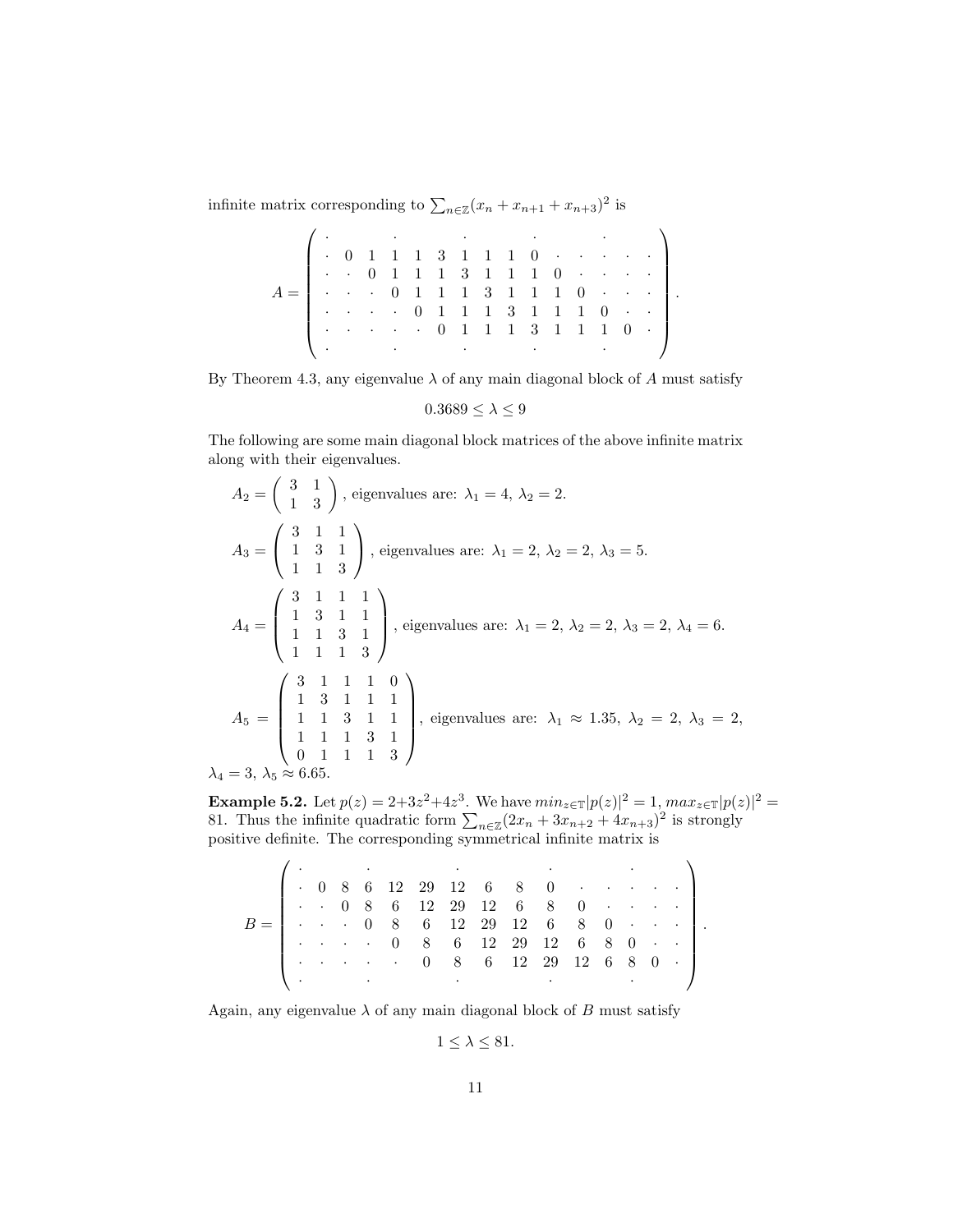A few main diagonal blocks of the above infinite matrix along with their eigen-

values are listed below.  
\n
$$
B_2 = \begin{pmatrix} 29 & 12 \\ 12 & 29 \end{pmatrix}
$$
, eigenvalues are:  $\lambda_1 = 17$ ,  $\lambda_2 = 41$ .  
\n $B_3 = \begin{pmatrix} 29 & 12 & 6 \\ 12 & 29 & 12 \\ 6 & 12 & 29 \end{pmatrix}$ , eigenvalues are:  $\lambda_1 = 14.77$ ,  $\lambda_2 = 23$ ,  $\lambda_3 = 49.23$ .  
\n $B_4 = \begin{pmatrix} 29 & 12 & 6 & 8 \\ 12 & 29 & 12 & 6 \\ 6 & 12 & 29 & 12 \\ 8 & 6 & 12 & 29 \end{pmatrix}$ , eigenvalues are:  $\lambda_1 \approx 12.68$ ,  $\lambda_2 \approx 20.89$ ,  $\lambda_3 \approx 25.32$ ,  $\lambda_4 \approx 57.11$ .  
\n $\lambda_3 \approx 25.32$ ,  $\lambda_4 \approx 57.11$ .  
\n $B_5 = \begin{pmatrix} 29 & 12 & 6 & 8 & 0 \\ 12 & 29 & 12 & 6 & 8 \\ 6 & 12 & 29 & 12 & 6 \\ 8 & 6 & 12 & 29 & 12 \\ 0 & 8 & 6 & 12 & 29 \end{pmatrix}$ , eigenvalues are:  $\lambda_1 \approx 9.84$ ,  $\lambda_2 \approx 20.69$ ,  $\lambda_3 = 21$ ,  $\lambda_4 = 31$ ,  $\lambda_5 \approx 62.47$ .

Example 5.3. Consider the infinite dimensional matrix

C = · · · · · · 0 −2 1 −2 4 −2 1 −2 0 · · · · · · · 0 −2 1 −2 4 −2 1 −2 0 · · · · · · · 0 −2 1 −2 4 −2 1 −2 0 · · · · · · · 0 −2 1 −2 4 −2 1 −2 0 · · · · · · · 0 −2 1 −2 4 −2 1 −2 0 · · · · · · .

One can show that it is related to the polynomial  $p(z) = -2 + z + z^3$ , which has a unit zero. It follows that the the infinite quadratic form  $\sum_{n \in \mathbb{Z}} (-2x_n + z)$  $(x_{n+2} + x_{n+3})^2$  is not strongly positive definite. Therefore, there must exist a sequence of main diagonal blocks of  $C$  whose least eigenvalues will approach 0 as the dimensions of the blocks go to infinity. The following is the list of the first few main diagonal blocks and their corresponding eigenvalues.

$$
C_2 = \begin{pmatrix} 4 & -2 \\ -2 & 4 \end{pmatrix}, \text{ eigenvalues are: } \lambda_1 = 2, \lambda_2 = 6.
$$
  
\n
$$
C_3 = \begin{pmatrix} 4 & -2 & 1 \\ -2 & 4 & -2 \\ 1 & -2 & 4 \end{pmatrix}, \text{ eigenvalues are: } \lambda_1 \approx 1.63, \lambda_2 = 3, \lambda_3 \approx 7.37.
$$
  
\n
$$
C_4 = \begin{pmatrix} 4 & -2 & 1 & -2 \\ -2 & 4 & -2 & 1 \\ 1 & -2 & 4 & -2 \\ -2 & 1 & -2 & 4 \end{pmatrix}, \text{ eigenvalues are: } \lambda_1 = 1, \lambda_2 = 3, \lambda_3 = 3,
$$
  
\n
$$
\lambda_4 = 9.
$$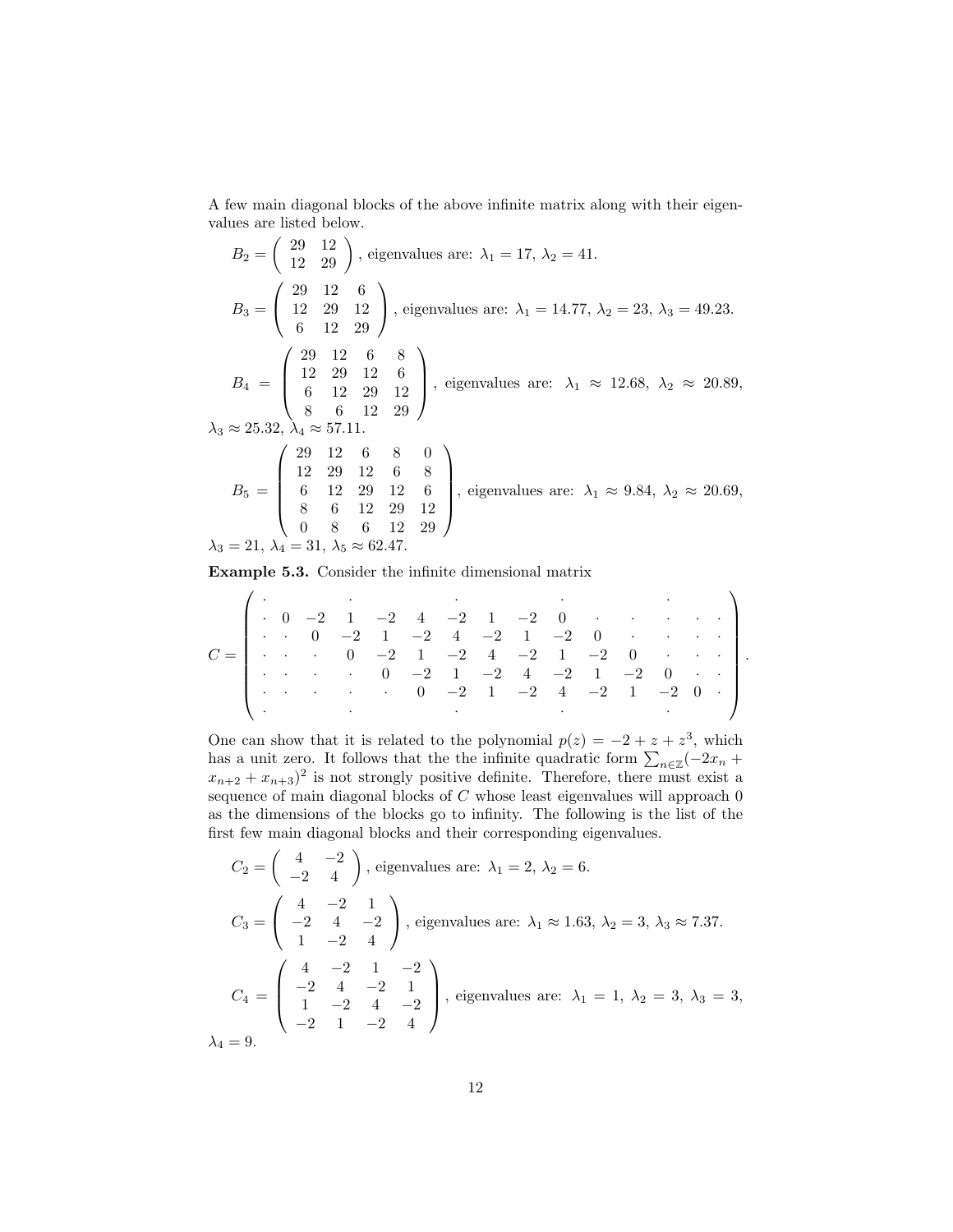$$
C_5 = \begin{pmatrix} 4 & -2 & 1 & -2 & 0 \\ -2 & 4 & -2 & 1 & -2 \\ 1 & -2 & 4 & -2 & 1 \\ -2 & 1 & -2 & 4 & -2 \\ 0 & -2 & 1 & -2 & 4 \end{pmatrix}
$$
, eigenvalues are:  $\lambda_1 \approx 0.22$ ,  $\lambda_2 \approx 2.70$ ,  
 $\lambda_3 = 3$ ,  $\lambda_4 = 4$ ,  $\lambda_5 \approx 10.08$ .

### References

- [1] L. Baggett, H. Medina and K. Merrill, Generalized Multiresolution Analyses, and a Construction Procedure for All Wavelet Sets in  $\mathbb{R}^n$ , Preprint.
- [2] K. Bittner, and C. K. Chui, Gabor frames with arbitrary windows. Approximation Theorie X, C. K. Chui, L. L. Schumakes and J. Steckler Eds., Vanderbilt University Press (2002).
- [3] P. Casazza and N. Kalton, Roots of complex polynomials and Weyl-Heisenberg frame sets, Proc. AMS, Vol. 130 (2002), no. 8, pp. 2313-2318.
- [4] P. G. Casazza and O. Christensen, Weyl-Heisenberg frames for subspaces of  $L^2(\mathbb{R})$ . Proc. Amer. Math. Soc. 129 (2001), pp. 145-154.
- [5] P. G. Casazza, O. Christensen and A. J. E. M. Janssen, Weyl-Heisenberg frames, translation invariant systems and the Walnut representation. Journal of Functional Analysis, 180 (2001), pp. 85-147.
- [6] P. G. Casazza and M. C. Lammers, Analyzing the Gabor frame identity, Appl. Comput. Harmon. Anal. 12, no. 2 (2002), pp. 171-178.
- [7] O. Christensen, Perturbations of frames and applications to Gabor frames. In "Gabor Analysis and Algorithms: Theory and Applications", Eds. H. G. Feichtinger and T. Strohmer. Birkhauser (1997), pp. 193- 209.
- [8] O. Christensen, C. Deng, and C. Heil, Density of Gabor frames. Applied and Computational Harmonic Analysis 7 (1999), pp. 292-304.
- [9] X. Dai, Y. Diao and Q. Gu, Frame wavelets with frame set support in the frequency domain, Illinois Journal of Mathematics Volume 48, Number 2, Summer 2004, pp. 539-558.
- [10] X. Dai, Y. Diao and Q. Gu, Frame wavelet sets in R, Proc. AMS, Vol. 129, No. 7 (2000), pp. 2045–2055.
- [11] I. Daubechies, The wavelet transform, time-freqeency localization and signal analysis, IEEE Trans. Inform. Theory, 36 (1990), pp. 961-1005.
- [12] I. Daubechies, Ten Lectures on Wavelets,CBS-NSF Regional Conferences in Applied Mathematics, 61, SIAM (1992).